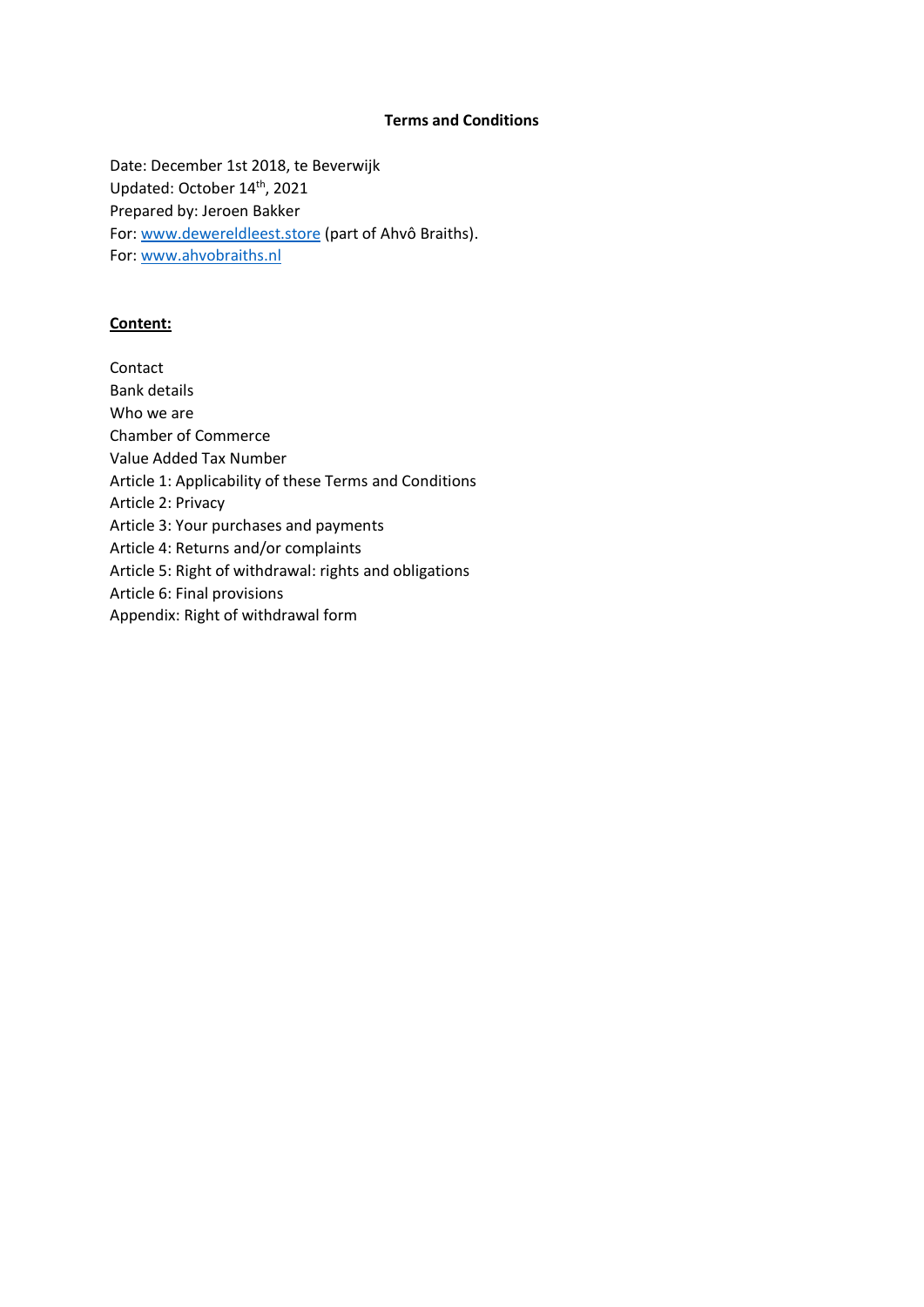# **Contact**

Ahvô Braiths Attn: Jeroen Bakker Olieslagerslaan 183 1945 PE Beverwijk, the Netherlands Mail: [info@ahvobraiths.nl](mailto:info@ahvobraiths.nl) Phone: +31(0)613883637 Web: [www.ahvobraiths.nl](http://www.ahvobraiths.nl/)

Ahvô Braiths makes use of, amongst others, these trade names:

Ahvô Braiths

- · Uitgeverij IJmond
- · Uitgeverij Kennemerland
- · Ranger
- · De Wereld Leest
- · De Kronieken van Oz

#### **Bank details**

Name: ASN Bank (De Volksbank NV) IBAN: NL98 ASNB 0267176295 BIC: ASNBNL21 Address: Postbus 93514, 2509 AM Den Haag E-mail address: [informatie@asnbank.nl](mailto:informatie@asnbank.nl) Web: [www.asnbank.nl](http://www.asnbank.nl/)

#### **Who we are**

[www.dewereldleest.store](http://www.dewereldleest.nl/) is the online consumer sales website for books published by (uitgeverij) Ahvô Braiths. Ahvô Braiths is the brainchild of Jeroen Bakker.

## **Chamber of Commerce**

Our (Dutch) Chamber of Commerce number is: 63586215

#### **Value Added Tax Number**

VAT is in Dutch called BTW (Belasting Toegevoegde Waarde). Our VAT-no. is: NL002127016B73.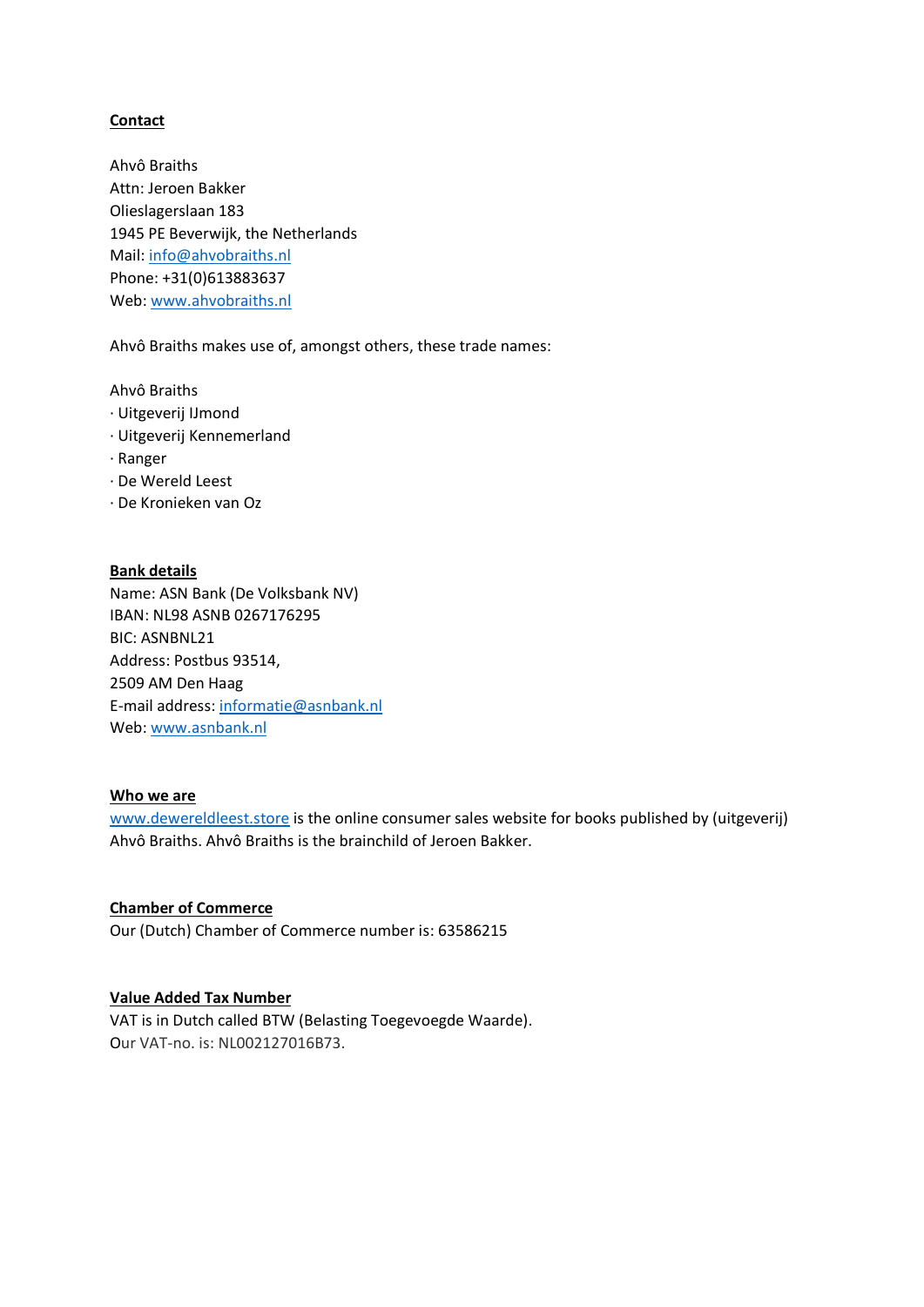# **Article 1: Applicability of these Terms and Conditions**

- 1.1 These terms and conditions are made available to the consumer free of charge and in advance. They can e.g. be found on our website: [www.dewereldleest.store/algemenevoorwaarden](http://www.dewereldleest.nl/algemenevoorwaarden)
- 1.2 These terms and conditions apply to all purchases including but not limited to (e-)books and membership to the Oz Leesclub [Eng: Oz Reading Club] made through the website www.dewereldleest.store. For the Dutch law such a purchase is called 'koop op afstand' [Eng: Distance Selling/Purchase Contract].
- 1.3 These terms and conditions, the selling-party and the agreements regarding purchases are solely subject to Dutch law.
- 1.4 The distance purchase occurs by operation of law when article 3 paragraph 13 is met and the consumer has received an e-mail of confirmation.

### **Article 2: Privacy**

- 2.1 We consider your privacy to be of great importance, therefore we only use your personal and contact information for processing your payment and shipping our product.
- 2.2 Your data will never be shared with a third party, safe for which is subject to statutory information (as required by the law), and shall be kept as short as possible, but will be removed from our systems at the latest within 6 (six) months after receipt of your payment and/or sending our shipment, safe for which is subject to statutory information (as required by the law) for the financial administration, e.g. vat/btw numbers, order and/or invoice numbers. In the case of pre-orders, it might be longer than 6 months, we'll wait for the moment of shipment.
- 2.3 We will never contact you other than for your order, with the exception of a membership of the Oz Leesclub [Eng: Oz Reading Club], then you will receive a newsletter regarding De Kronieken van Oz [Eng: the Chronicles of Oz]. In that case, your e-mail address and postal address details will also be saved for that purpose.
- 2.4 We also save your email address if you check the box for our Newsletter upon your checkout. You'd actively have to check the box. You can unsubscribe anytime you'd like, just klick on the link provided in the newsletter or send us an email.

### **Article 3: Your purchases and payments**

3.1 You have a reflection period of 14 (fourteen) days during which you may cancel the purchase (or withdraw from the contract) without providing any reason at all. Before the law this is called the 'right of withdrawal' [NL: herroepingsrecht]. See article 5 for further details.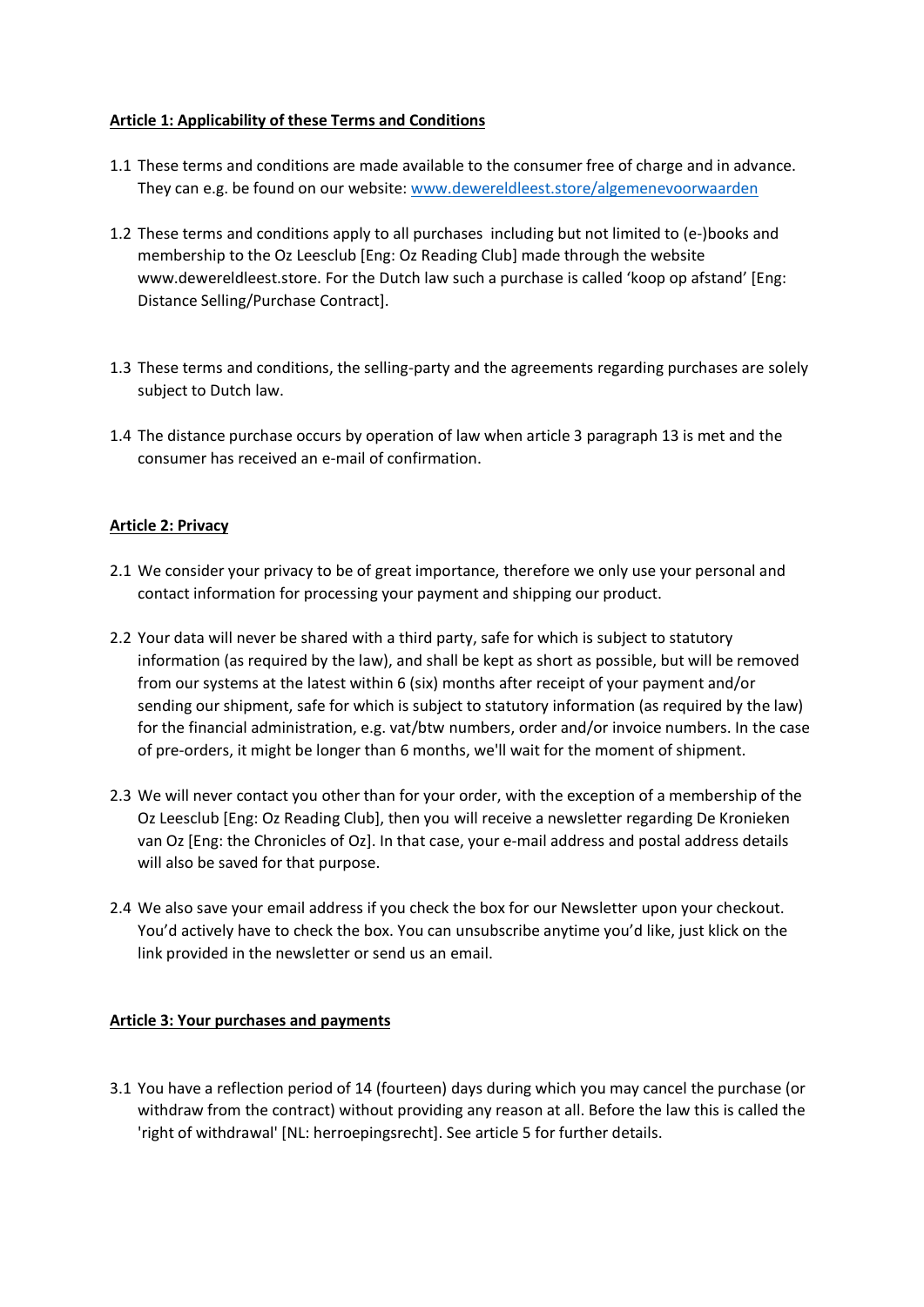- 3.2 If your delivery address is outside the EU you do not have 14 (fourteen) days to change your mind, but we extend your reflection period up to 42 (two-and-forty) days.
- 3.3 We consider the place of delivery (your delivery address) to be the address that the consumer has made known to us in the online order form.
- 3.4 Your purchases will be sent on weekdays within 24 (four-and-twenty) hours after you have fulfilled one of the many payment options that we offer, including some payment options afterwards.
- 3.5 Delivery and/or shipment of the product is at the risk of the seller.
- 3.6 If the delivery is delayed, or if an order cannot or only partially be executed and insofar as this was not clear in advance, the consumer will receive a notification no later than 48 (forty-eight) hours after the consumer has placed the order.
- 3.7 In the case described under article 3 paragraph 6, the consumer has the right to terminate the agreement without penalty and to get his/her/they money back. In addition, the consumer is entitled to any compensation if the consumer suffered any damage and can reasonably prove the damage, so the risk and the burden of proof regarding the suffered damage lies in its entirety with the consumer. For further handling please refer to article 5 (i.e. the so-called right of withdrawal) of these Terms and Conditions.
- 3.8 We offer the consumer various payment options, ranging from full post-payment to full prepayment. However, the consumer is not obliged to pay in advance more than 50% (fifty percent) of the amount to be paid.
- 3.9 The consumer must pay the amounts due within 14 (fourteen) days after the commencement of the reflection period or pay the amounts due within the period that applies to the payment method chosen by the consumer.
- 3.10 Payments to the seller are made per/via online platforms and/or third-party environments, e.g. banks, credit cards companies, iDeal or PayPal. These third parties use their own payment guidelines and Terms and Conditions. These third parties must inform the consumer themselves. In spite of this, the consumer does well to observe the conditions of these third parties when making payments. Ahvô Braiths expressly has no influence on nor liability for the applicable Terms and Conditions of these third parties.
- 3.11 You may enjoy any additional purchase protection via and depending upon which payment method you choose.
- 3.12 In the absence of a timely payment, we will remind the consumer of his/her/they/their payment obligation. If payment is still not forthcoming, we do not exclude that the legal interest will be charged on the outstanding amount. Although we hope that it does not have to come to this, the selling-party is entitled to charge the extrajudicial collection costs he has incurred to the consumer.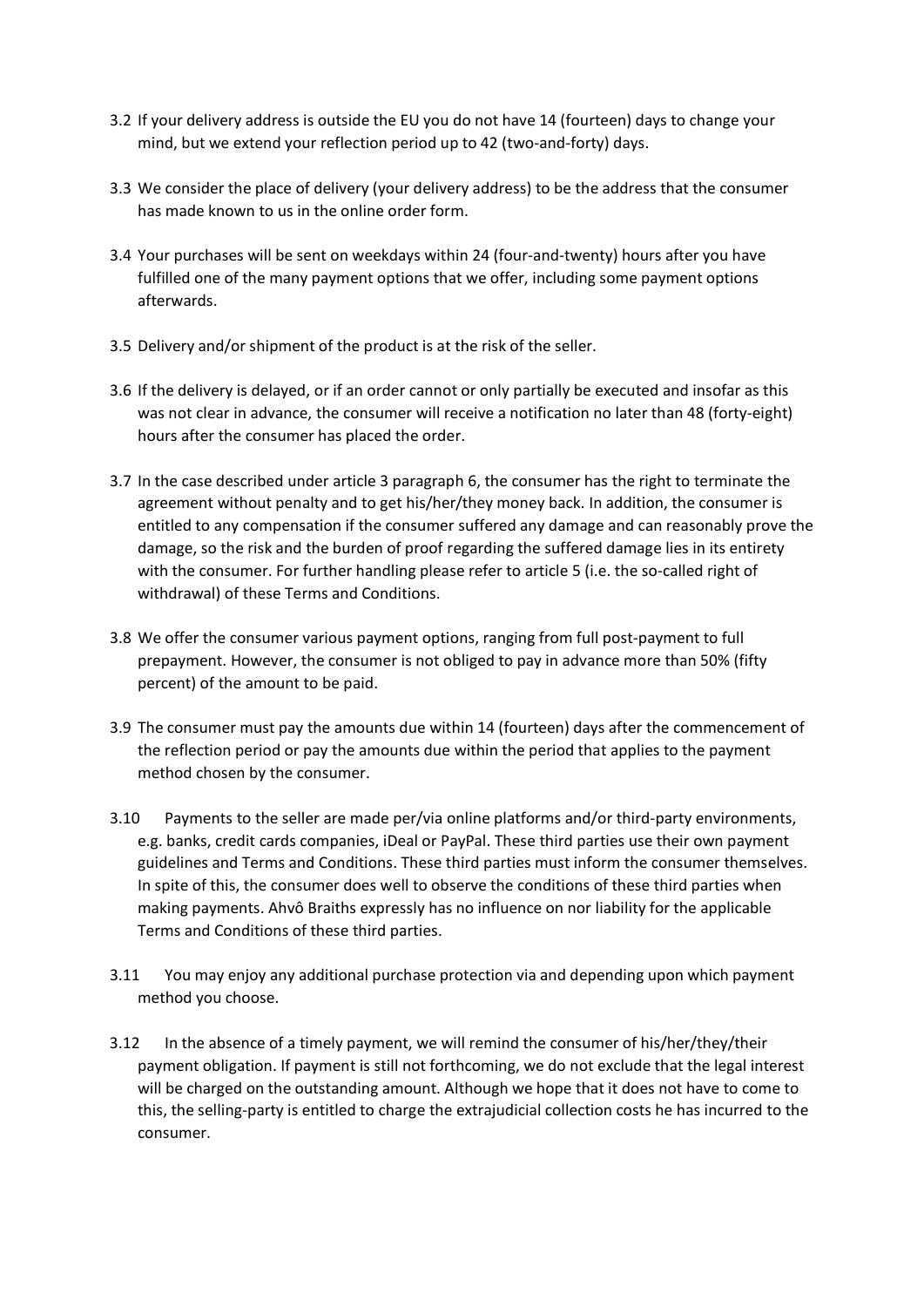- 3.13 With the expiry of the 'expiration date' of the first payment reminder all eventual (business, author and/or consumer) discounts will expire and you are eligible to pay the full amount plus possible costs.
- 3.14 After completing the order, the consumer will receive a digital writing (e-mail) confirming the (distance) purchase.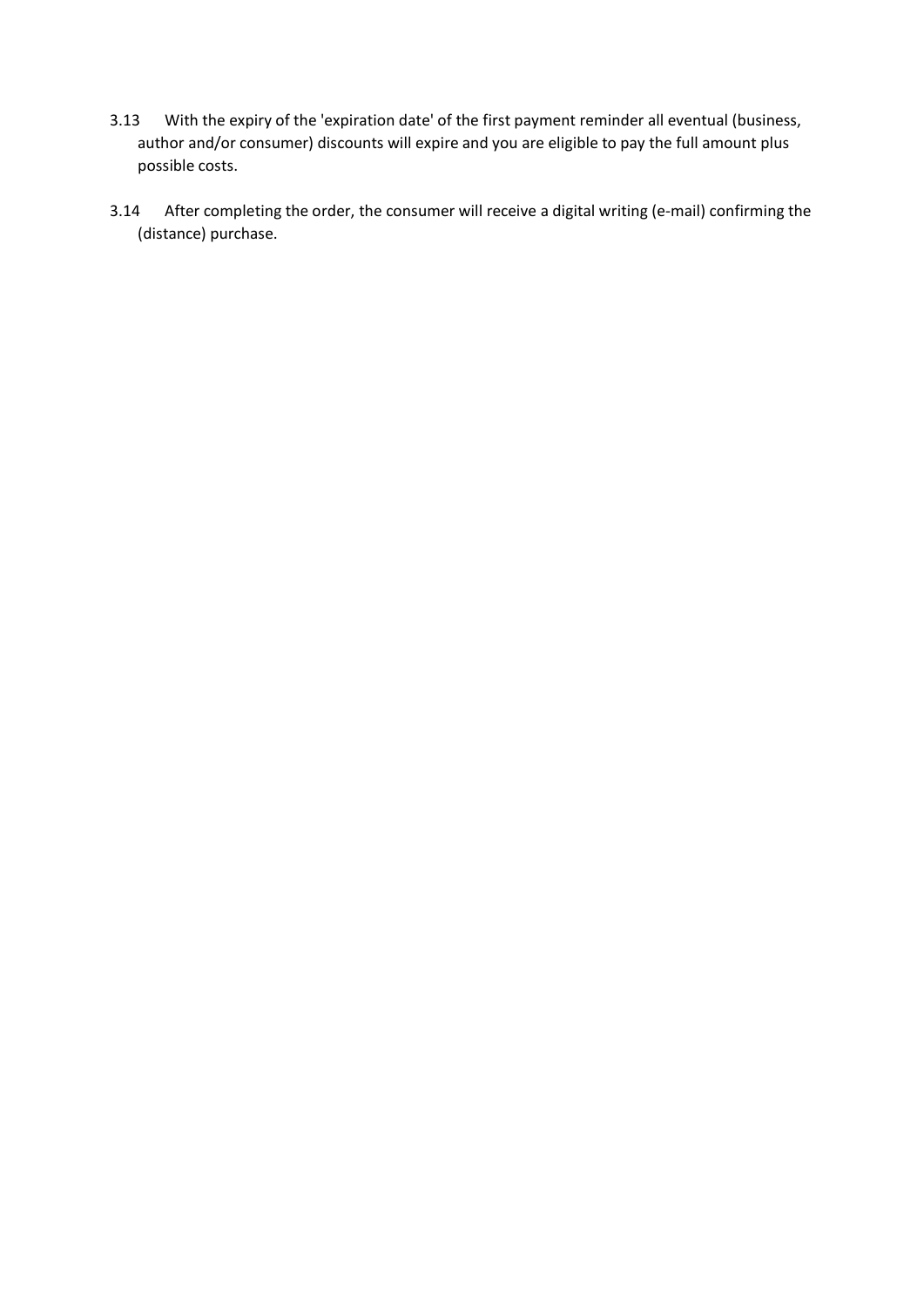# **Article 4: Returns and/or complaints**

- 4.1 For returns and/or complaints about your product or shipment, please contact us via: [info@ahvobraiths.nl.](mailto:info@ahvobraiths.nl)
- 4.2 In many cases, we will bear costs for the returns if you have contacted us in advance.
- 4.3 We will refund the amount to you within 14 (fourteen) days after receipt of your return request.
- 4.4 For futher return conditions please see article 5.
- 4.5 Complaints submitted to us will be replied to within a period of 14 (fourteen) days (calculated from the date of receipt). If a complaint requires a foreseeable longer processing time, we will reply within 14 (fourteen) days with a notice of receipt and an indication when the consumer can expect a more detailed reply.
- 4.6 The consumer must allow the seller-party at least 4 (four) weeks' time to resolve the complaint in and to mutual agreement.
- 4.7 We are **not** affiliated with a disputes committee. Although unforeseen, for matters that are not resolved to the satisfaction of the consumer, the consumer can turn to his/her/they legal aid and/or (ultimately) the court.

### **Article 5: Right of withdrawal: rights and obligations**

- 5.1 You have a reflection period of 14 (fourteen) days in which you can cancel the purchase without giving a reason, before the law this is called the 'right of withdrawal' [NL: Herroepingsrecht].
- 5.2 If your delivery address is outside the EU, you do not have 14 (fourteen) days reflection period, but we extend your reflection period to 42 (forty-two) days.
- 5.3 During the reflection period, the consumer will handle the delivered product carefully. The consumer will only use the product to the extent necessary to determine the nature, characteristics and operation of the product. The basic principle here is that the consumer may only handle and inspect the product as he/she/they would be allowed to do in a store.

5.4.1 If the product arrives damaged to the consumer, the consumer must contact the seller as soon as possible but no later than 24 (twenty-four) hours after receipt of the article. The consumer can do this by means of aforementioned contact options or send an email to: [info@ahvobraiths.nl.](mailto:info@ahvobraiths.nl)

5.4.2 If desired, we will then provide you with a replacement copy free of charge.

5.4.3 The consumer must return the damaged article to us, with all delivered accessories, if reasonably possible in original condition and packaging.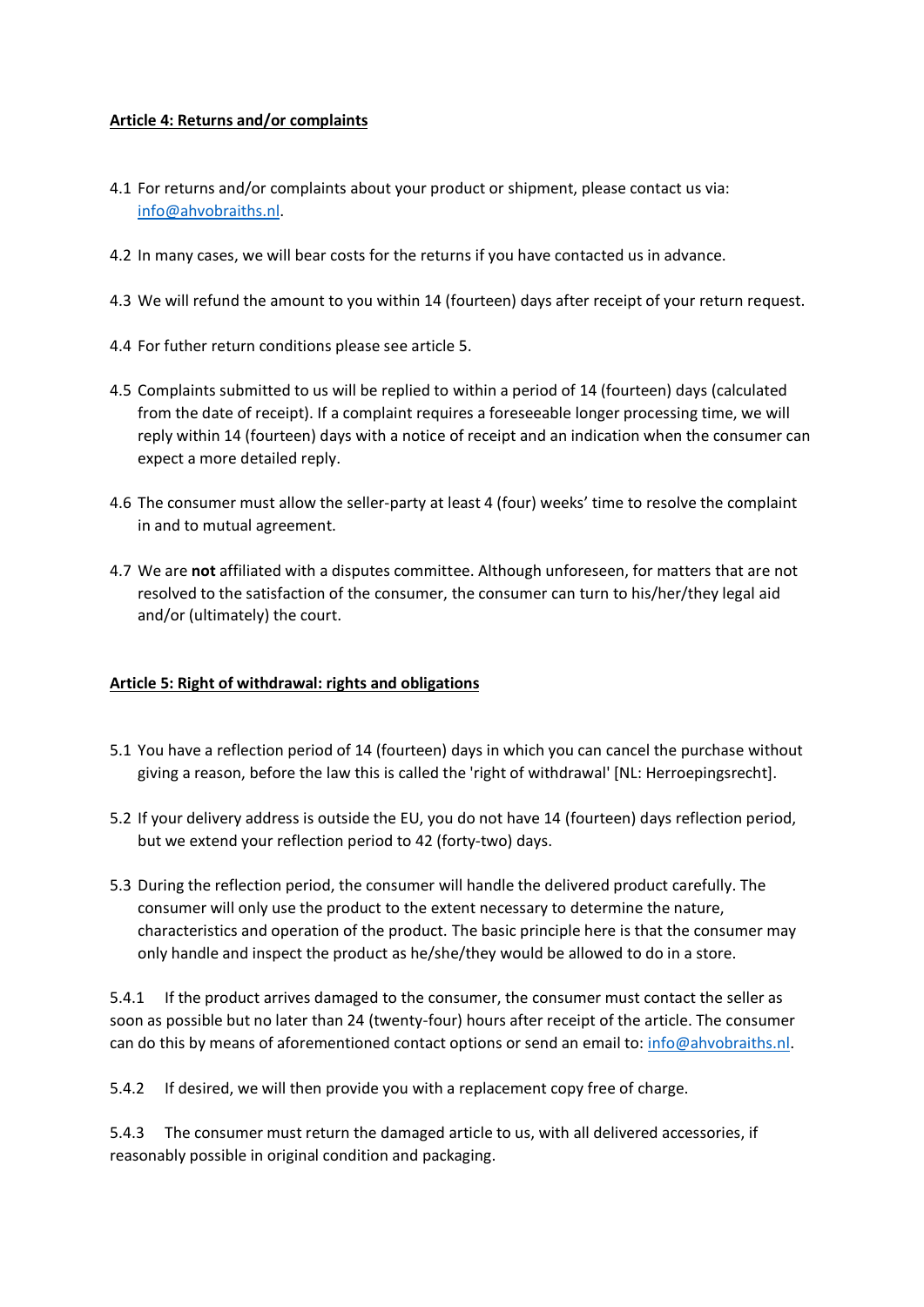5.4.4 We take care of the costs for postage of the returns. The consumer returns the product, and in accordance with the reasonable and clear instructions provided by the selling-party.

5.4.5 In order to reduce the risk of loss of returns, returns can only be accepted if the consumer uses a so-called 'track and trace' number or code or otherwise a method by which the package can be traced for both parties and receipt can be confirmed. In accordance with article 5 paragraph 4 subsection 4 selling-party will bear the costs for this postage.

- 5.5 The consumer is only liable for the value reduction of the product if this is the result of a way of handling the product that goes further/beyond than allowed in article 5 paragraph 3.
- 5.6 The consumer is not liable for the value reduction of the product if the selling-party has not provided him with any legally required information about the right of withdrawal prior to or at the conclusion of the agreement. The agreement is deemed to have been concluded when Article 3, paragraph 13, has been complied with.
- 5.7 If the consumer legitimately relies on the so-called right of withdrawal (article 5) and/or insofar as article 3 paragraph 7 applies, the selling-party pays to the consumer the purchase amount (if already paid or otherwise the obligation for the consumer to pay expires) and/or insofar compensation for proven damages within 14 (fourteen) days after the date of receipt of the notification (by the consumer to the selling-party that he/she/they makes use of the right of withdrawal).
- 5.8 The risk and the burden of proof for the correct and timely exercise of the right of withdrawal lies entirely with the consumer.
- 5.9 If you do not know exactly what you should write to us to exercise your right of withdrawal, please use the form that you will find in the appendix at the bottom of this document.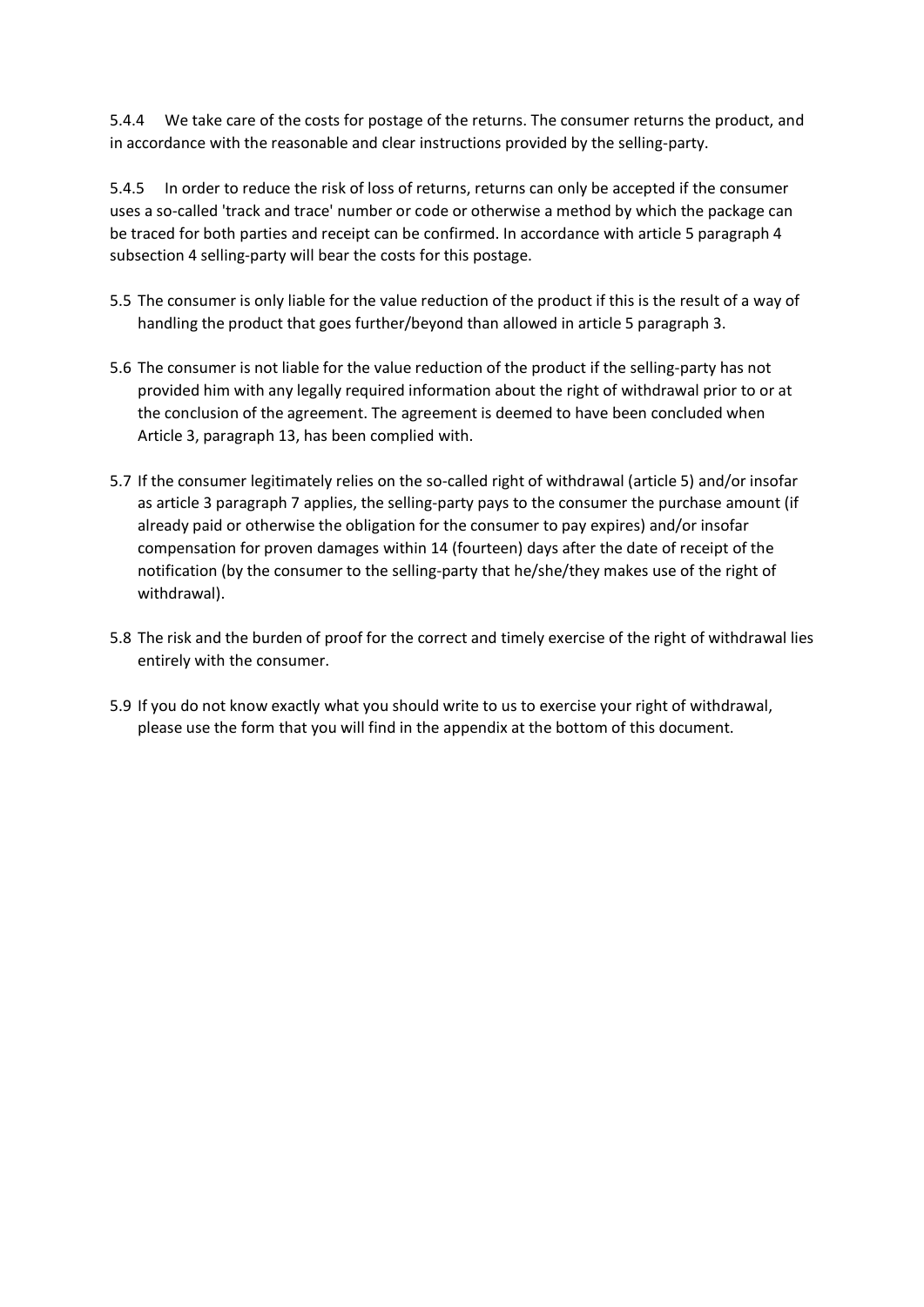# **Article 6: Final provisions**

- 6.1 We guarantee that our products meet the reasonable requirements of reliability and/or usability. If our product does not meet with your expectations, you can always contact us, and we will try to reach an amicable agreement with you.
- 6.2 We will try and take the greatest possible care when receiving and executing orders for our products.
- 6.3 These Terms and Conditions may not in any way conflict with provisions laid down by the Dutch law. If that is the case, the rule in question will be interpreted in favour of the consumer.
- 6.4 Only Dutch law applies to agreements between the selling-party and the consumer to which these Terms and Conditions apply.